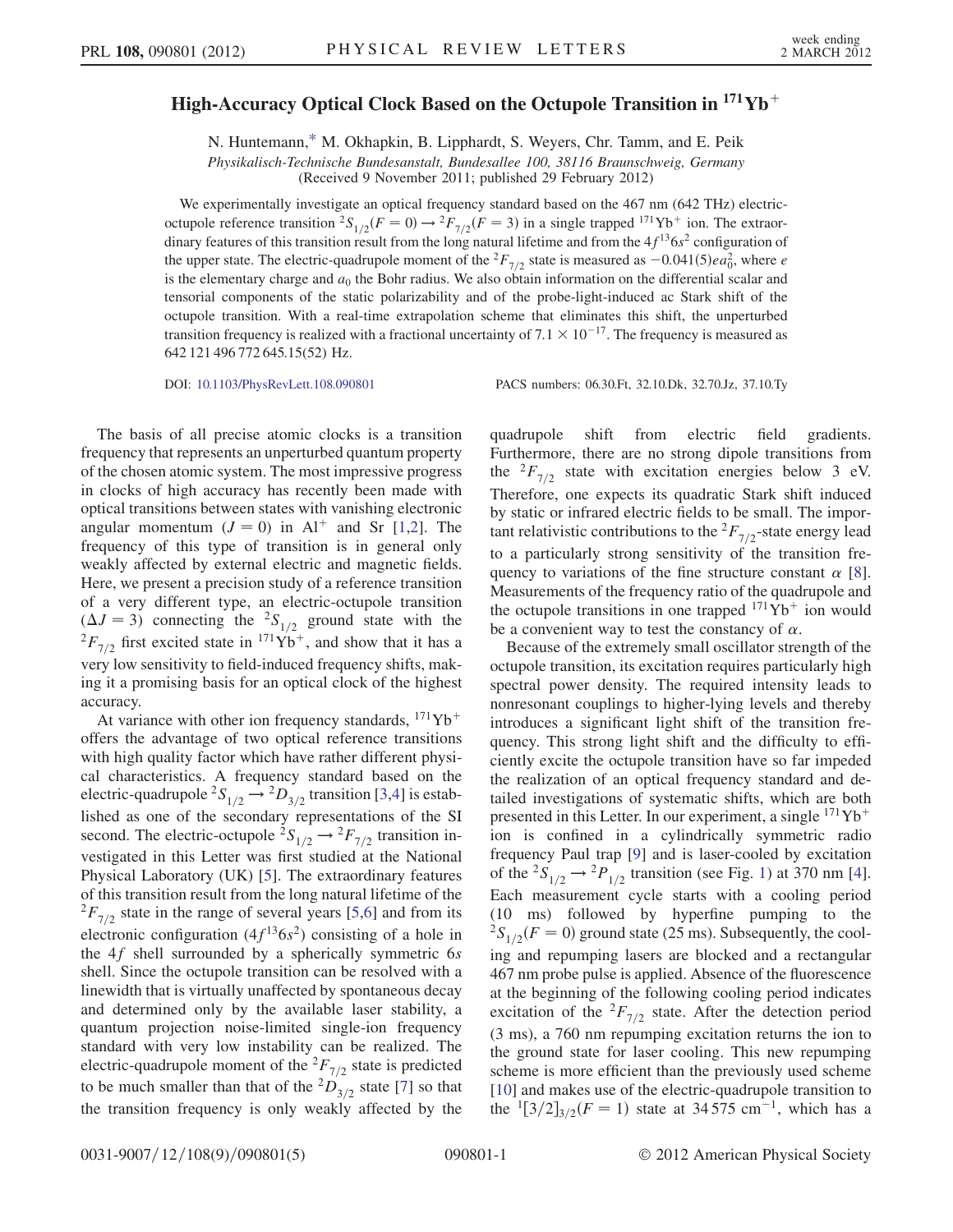<span id="page-1-0"></span>

FIG. 1. Partial level scheme of  $171\text{Yb}^+$ . The solid black arrow indicates the octupole transition under investigation. The cooling transition is shown by the dashed arrow, and solid gray arrows represent repumping transitions. Relevant spontaneous decay paths are indicated by dotted arrows.

natural lifetime of 28.6 ns [[11](#page-4-11)] and predominantly decays to the ground state. With a laser power in the milliwatt range, the  ${}^{2}F_{7/2}$  state is depleted in a few milliseconds. In the infrequent case that the  ${}^{2}F_{7/2}(F = 4)$  state is populated, the hyperfine transition to  $F = 3$  is driven by micro-wave radiation at 3.6 GHz (see Fig. [1\)](#page-1-0).

The octupole transition is driven by a probe laser system with a relative frequency stability of better than  $2 \times 10^{-15}$ at 1 s of averaging time [\[12\]](#page-4-12). The frequency-doubled laser output at 467 nm is coupled into a blue-emitting laser diode for injection locking. This scheme minimizes intensity fluctuations that can lead to significant line broadening caused by a fluctuating light shift. A power of up to 12 mW is focused to a beam waist diameter of  $\approx 40 \mu$ m at trap center. During the probe pulses, a magnetic field of 3.60 $(2)$   $\mu$ T is applied in order to separate the Zeeman components. Its strength and orientation is inferred from spectroscopy of the  ${}^2S_{1/2} \rightarrow {}^2D_{3/2}$  transition [[4\]](#page-4-4). The laser intensity incident on the ion is monitored with a photodetector mounted behind the trap. A pinhole in front of the photodetector selects the center of the magnified image of the laser beam waist at the position of the ion so that intensity fluctuations due to both total power and pointing instabilities are detected. The photodetector uses a Si  $p$ -n photodiode with a very low photocurrent nonlinearity in the  $10^{-5}$  range [\[13\]](#page-4-13). The high linearity enables the precise measurement of intensity ratios that is required for eliminating the light shift (see below).

Figure [2](#page-1-1) shows the excitation spectrum of the  $(F = 0) \rightarrow$  $(F = 3, m_F = 0)$  component of the octupole transition. With a probe pulse duration of 120 ms and a focused laser power of about 0.5 mW, we obtain a Fourier-limited linewidth of 6.6 Hz and a resonant excitation probability of more than 90%. For longer pulse durations, the line shape of the resonance signal is degraded through the frequency instability of the probe laser that is determined by the

<span id="page-1-1"></span>

FIG. 2. Excitation spectrum of the  ${}^2S_{1/2}(F=0) \rightarrow {}^2F_{7/2}(F=0)$ 3,  $m_F = 0$ ) transition obtained with a probe pulse duration of 120 ms. For each laser detuning step, 20 measurement cycles were performed. The solid line shows the theoretical line shape for  $\pi$ -pulse excitation.

thermomechanical noise of the reference cavity [[12](#page-4-12)]. The light shift present in the spectrum shown in Fig. [2](#page-1-1) is significantly larger than the linewidth and amounts to 28 Hz. Generally, one expects that the light shift contains both scalar and tensorial contributions and that the shift  $\Delta \nu$ caused by a  $\pi$  pulse with Fourier-limited spectral width  $\Delta f$ is proportional to  $(\Delta f)^2$ . By recording excitation spectra for various probe pulse areas and durations, we find  $\Delta v =$ 0.65(3)  $Hz^{-1}(\Delta f)^2$  if the polarization and magnetic field orientation are chosen to maximize the excitation probability. The measurement uncertainty here arises mainly from changes in the probe laser frequency drift rate.

Making use of the high spectral resolution and excitation efficiency, we investigate the frequency shifts due to external electric fields. For this, we use an interleaved servo technique: the parameter causing the shift is switched between two settings every fourth measurement cycle and the probe light frequency is stabilized to the respective line centers [[4\]](#page-4-4). The method allows us to measure systematic frequency shifts with uncertainties in the millihertz range.

The interaction of the electric-quadrupole moment  $\Theta(F, 7/2)$  of the  ${}^{2}F_{7/2}$  state with a static electric field gradient leads to a frequency shift of the octupole transition. Significant shifts can be caused, in particular, by the uncompensated gradient of stray fields in the trap. In our case, the quadrupole shift produced by a rotationally symmetric electric field gradient is given by  $\Delta v_Q =$  $\frac{5}{7h}A\Theta(F, 7/2)(3\cos^2\beta - 1)$  [[14\]](#page-4-14), where h is the Planck constant and  $\beta$  is the angle between the symmetry axis of the gradient and the applied magnetic field. To determine  $\Theta(F, 7/2)$ , a known electric field gradient of strength  $A = U_{\text{dc}}/d_0^2$  is produced by applying a static voltage  $U_{\text{dc}}$ to the trap ring electrode. The geometrical factor  $d_0 =$  $1.1181(4)$  mm was determined by fitting measurements of the secular frequencies for different dc voltages to a theoretical model, as in Ref. [[15](#page-4-15)]. Using the interleaved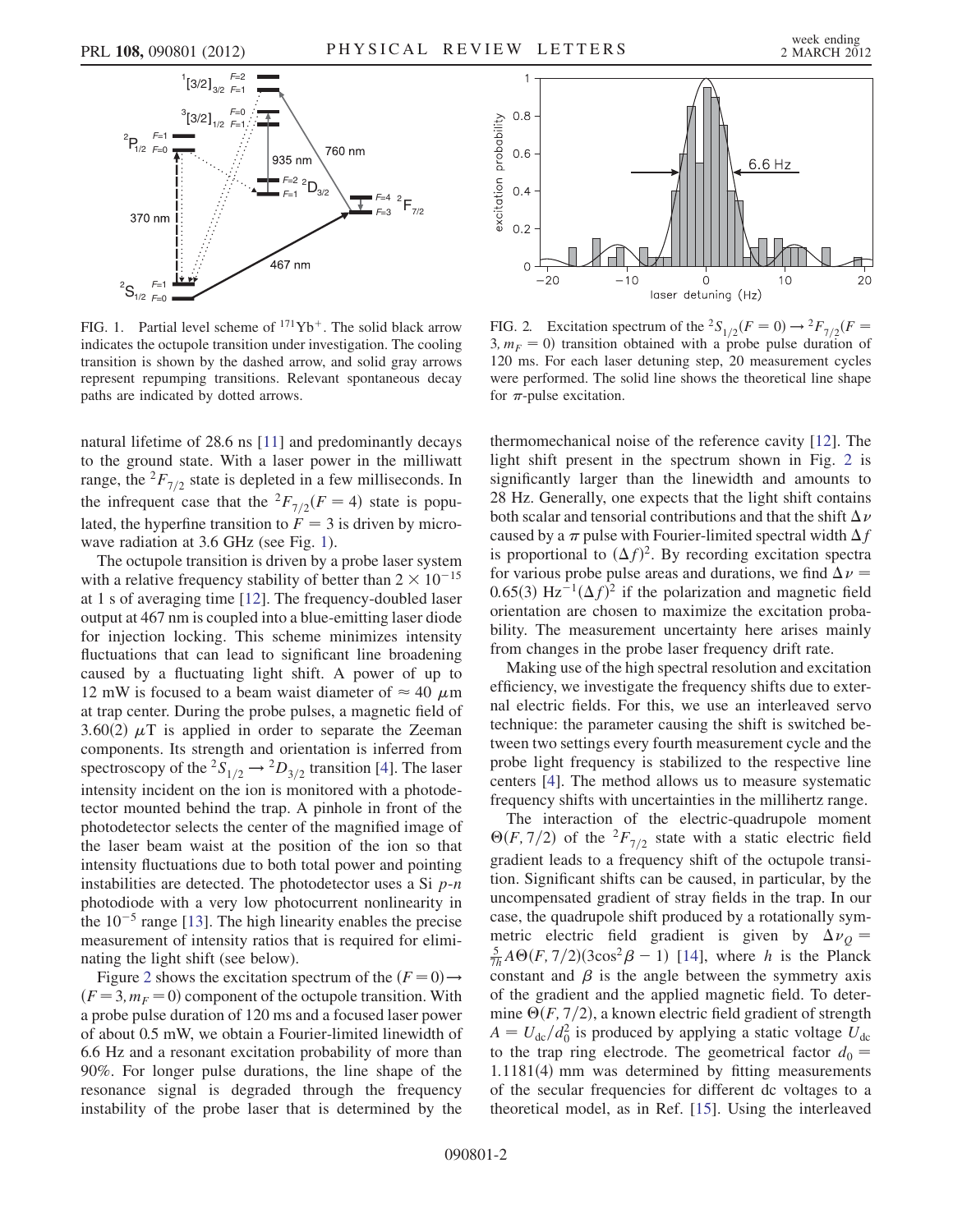servo technique with  $U_{dc}$  alternating between zero and a preset value, the measurement shown in Fig. [3](#page-2-0) was performed with  $\beta = 90(1)^\circ$ . The slope of the fit yields  $\Theta(F, 7/2) = -0.041(5)e^2a_0^2$ , where *e* is the elementary charge and  $a_0$  the Bohr radius. The uncertainty is dominated by the statistical uncertainty of the measured frequency differences. This experimental value is significantly lower than a previous theoretical estimate,  $\ddot{\Theta}(F, 7/2) = -0.22ea_0^2$ 0, obtained by a singleconfiguration Hartree-Fock calculation [[7\]](#page-4-7). The discrepancy is not surprising in view of the complex electronic configuration of the  ${}^2F_{7/2}$  state.

It appears that so far no experimental data on the static differential polarizability of the octupole transition are available. The frequency shift  $\Delta v_{OS}$  of the investigated transition due to the static quadratic Stark (QS) effect can be expressed as  $\Delta \nu_{\text{QS}} = [2\Delta \alpha_s^{\text{dc}} +$  $\frac{4}{5}\alpha_t^{\text{dc}}(3\cos^2\theta-1)]E^2/(4h)$ , where  $\Delta \alpha_s^{\text{dc}} = \alpha^{\text{dc}}(2S_{1/2})$  –  $\alpha^{dc}({}^2F_{7/2})$  is the difference in the static polarizabilities of the ground state and the excited state,  $\alpha_t^{\text{dc}}$  is the static tensor polarizability of the excited state, and  $\theta$  is the angle between the electric field and the magnetic field [\[14\]](#page-4-14). A previously applied technique to determine the polarizability of a trapped ion uses a displacement from trap center to expose the ion to the rf trap field [\[3](#page-4-3),[16](#page-4-16)]. In our case, the displacement within the intensity profile of the probe laser would cause an unacceptably large uncertainty due to the change in light shift. To avoid this problem, we apply a fraction of the ac trap drive voltage with a phase shift of  $\pi/2$  to one of the end caps of the trap. The additional field induces micromotion of the ion but does not lead to displacements that affect the light shift. From the measured frequency shift, we find  $\Delta \alpha_s^{\text{dc}} = -1.3(6) \times 10^{-40} \text{ J} \text{V}^{-2} \text{m}^2$ . By changing the orientation of the applied magnetic field, we find that the tensor polarizability  $\alpha_t^{\text{dc}}$  is approximately 1 order of magnitude smaller than  $\Delta \alpha_s^{\dot{dc}}$ . The uncertainty in  $\Delta \alpha_s^{\rm dc}$  results from the uncertainty in the actual electric field strength acting on the ion and from the correction for the relativistic Doppler effect, which contributes significantly

<span id="page-2-0"></span>

FIG. 3. Quadrupole shift of the octupole transition frequency resulting from an applied electric field gradient, measured using an interleaved servo technique (see text). The solid line is a linear least-square fit through the origin. The error bars denote statistical uncertainty.

to the measured shift. Our result is in good agreement with calculations [\[17\]](#page-4-17). In another measurement, we determined the ratio between the tensorial and scalar dynamic polarizabilities at the probe light frequency as  $\alpha_t^{\text{ac}}(467 \text{ nm})/\Delta \alpha_s^{\text{ac}}(467 \text{ nm}) = -0.137(5).$ 

In previous investigations, the absolute frequency of the octupole transition was measured for different probe light powers and then linearly extrapolated to zero power to correct for the light shift [\[18\]](#page-4-18). We use the interleaved servo technique to obtain the unperturbed frequency by real-time extrapolation. By changing the probe light power, the intensity is alternated between a value  $I_H$  and a lower value  $I_L$  and the laser frequency is stabilized to the corresponding light-shifted line center frequencies  $\nu_H$  and  $\nu_L$  =  $\nu_H - \nu_{\text{offset}}$  [[19](#page-4-19)]. The unperturbed transition frequency is calculated as  $v_0 = v_H - v_{\text{offset}} (1 - I_L/I_H)^{-1}$  so that it depends not on the absolute values of the probe pulse intensities but on their ratio, which is registered together with  $\nu_H$  and  $\nu_{\text{offset}}$ . In this way, the frequency of the octupole transition was measured with a fiber-laser-based frequency comb generator [[20](#page-4-20)] using the caesium fountain clock CSF1 [\[21\]](#page-4-21) in our laboratory as the reference. Table [I](#page-2-1) shows the results of eight measurements with different settings of  $I_H$  and  $I_L$ . All results agree within the statistical uncertainty which is determined by the frequency instability of CSF1 [[4](#page-4-4)] and yield no evidence for systematic shifts related to the choice of  $I_H$  and  $I_L$ . Figure [4\(a\)](#page-3-0) shows the combined Allan deviation of all measurements listed in Table [I](#page-2-1) covering a total measurement time of 87 h. In order to illustrate the stability of the light shift, Fig. [4](#page-3-1) also shows the Allan deviation of  $\nu_{offset}$  for measurement 5 in Table [I](#page-2-1) which was conducted with a particularly high shift. The instability of  $v_{\text{offset}}$  is consistent with the expected level of quantum projection noise reaching  $\sigma_y(5000 \text{ s}) = 6 \times 10^{-17}.$ 

The mean of the measurements summarized in Table [I](#page-2-1) determines the frequency of the unperturbed

<span id="page-2-1"></span>TABLE I. Deviations  $\Delta \nu = \nu - \nu_0$  of frequency measurements of the octupole transition from the mean value  $v_0$  = 642 121 496 772 645.15(52) Hz. The measurements were performed with various combinations of probe pulse intensities and resulting time-averaged light shift magnitudes  $\Delta \nu_H$  and  $\Delta v_L$ . The intensity ratios recorded during the measurements were used in an interleaved servo extrapolation scheme (see text). t: measurement time;  $\sigma_v^m$ : statistical uncertainty.

| No. | $\Delta \nu_H$ (Hz) | $\Delta \nu_L$ (Hz) | t(h) | $\Delta \nu$ (Hz) | $\sigma_v^m$ (Hz) |
|-----|---------------------|---------------------|------|-------------------|-------------------|
| 1   | 194                 | 36                  | 5.2  | 0.29              | 0.63              |
| 2   | 196                 | 32                  | 11.0 | $-0.22$           | 0.46              |
| 3   | 199                 | 33                  | 2.9  | 0.53              | 0.96              |
| 4   | 202                 | 34                  | 10.0 | 0.06              | 0.52              |
| 5   | 412                 | 59                  | 23.7 | 0.34              | 0.26              |
| 6   | 401                 | 62                  | 19.2 | $-0.62$           | 0.31              |
| 7   | 71                  | 42                  | 7.8  | 0.38              | 0.49              |
| 8   | 160                 | 118                 | 7.1  | $-0.27$           | 0.44              |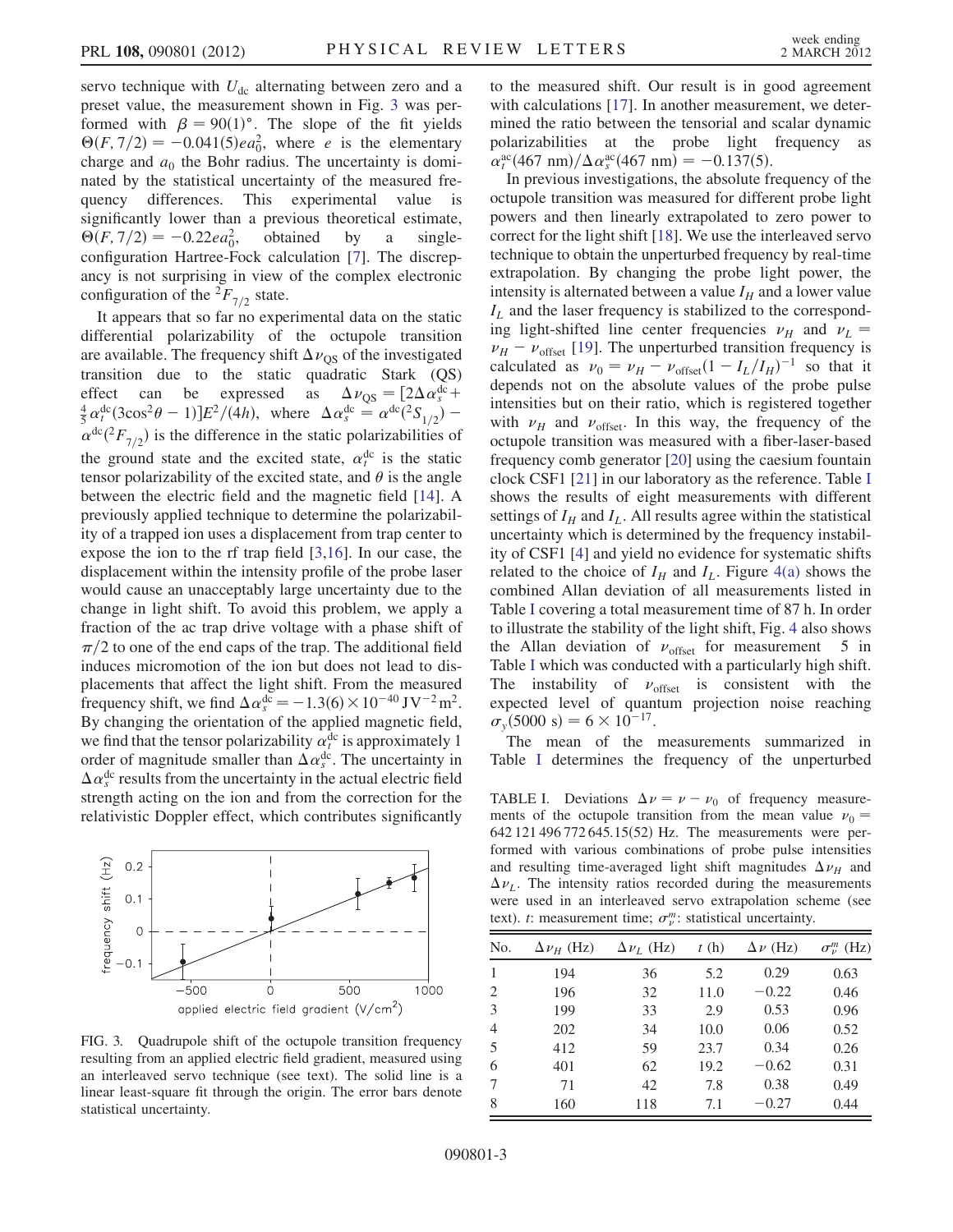<span id="page-3-1"></span>

<span id="page-3-0"></span>FIG. 4. Fractional Allan deviation  $\sigma_{v}(\tau)$  of (a) the absolute frequency measurement versus the fountain clock CSF1 and (b) the light-shift-induced offset frequency  $\nu_{\text{offset}}$  (see text) in measurement 5 in Table [I](#page-2-1).

 ${}^{2}S_{1/2}(F = 0) - {}^{2}F_{7/2}(F = 3, m_F = 0)$  transition to be 642 121 496 772 645.15(52) Hz. Here, the total fractional uncertainty of  $8.0 \times 10^{-16}$  has a statistical contribution of  $2.5 \times 10^{-16}$ , a systematic contribution due to the fountain clock of 7.6  $\times$  10<sup>-16</sup>, and a systematic uncertainty contribution of  $7.1 \times 10^{-17}$  due to perturbations of the octupole transition frequency (see below). The achieved total uncertainty represents an improvement by more than a factor of 20 in comparison with the previously published result [[18\]](#page-4-18).

Since the dominant shift of the octupole transition frequency is the light shift, it is essential to quantify the uncertainty of the employed extrapolation scheme. We expect that the nonlinearity of the intensity measurement and higher-order terms in the light shift do not contribute significantly to this uncertainty. We also expect that the registered average of  $I_L/I_H$  reliably represents the intensity ratio at the position of the ion and that probe pulse intensity fluctuations are not correlated with the execution of the measurement cycles. The observed single-pulse intensities  $I_L$  and  $I_H$  show relative fluctuations of  $\approx 1\%$ with a slightly asymmetric distribution presumably resulting from pointing instability. Under the assumptions made here, these fluctuations will not lead to an error in the extrapolated frequency and would result in a symmetric distribution of  $I_L/I_H$ . The observed distributions, however, show a small asymmetry which we use as a measure for the extrapolation uncertainty. We quantify the asymmetry as the difference between the mean and the most probable value of  $I_L/I_H$ . The corresponding deviations in the extrapolated frequencies for the measurements listed in Table [I](#page-2-1) are in the range  $-27... + 19$  mHz, and we use the maximum absolute deviation as an estimate for the extrapolation uncertainty.

Table [II](#page-3-2) lists the leading systematic frequency shifts and uncertainty contributions present during the measurement of the octupole transition frequency. The frequency shift due to blackbody radiation can be calculated from the measured static polarizability  $\Delta \alpha_s^{\text{dc}}$ . The static description

<span id="page-3-2"></span>TABLE II. Leading fractional shifts  $\delta \nu / \nu_0$  of the octupole transition frequency  $\nu_0$  and uncertainty contributions  $u/v_0$ .

| Effect                     | $\delta \nu / \nu_0 (10^{-18})$ | $u/\nu_0(10^{-18})$ |
|----------------------------|---------------------------------|---------------------|
| Blackbody radiation shift  | $-105$                          | 50                  |
| Light shift extrapolation  | $\theta$                        | 42                  |
| Quadrupole shift           | $\left( \right)$                | 22.                 |
| Second-order Doppler shift | $\mathbf{\Omega}$               | 16                  |
| Quadratic de Stark shift   | $\left( \right)$                | 4                   |
| Servo error                | $\mathbf{\Omega}$               | 3                   |
| Second-order Zeeman shift  | $-36$                           |                     |
| Total                      | $-141$                          | 71                  |

is a good approximation here because there are no strong infrared dipole transitions originating from the  ${}^{2}S_{1/2}$ and the  ${}^{2}F_{7/2}$  states. We obtain a shift of  $-0.067(32)$  Hz at  $T = 300$  K.

The uncertainty contribution from the quadrupole shift results from the measured very small quadrupole moment of the  ${}^{2}F_{7/2}$  state and the maximum stray field gradient previously observed in the same trap [[4](#page-4-4)]. A stray field compensation as described in Ref. [[3\]](#page-4-3) leads to the listed uncertainty contribution for the second-order Doppler shift and determines, together with the measured static differential polarizability, the uncertainty contribution due to the quadratic dc Stark shift. The low nonlinear frequency drift of the probe laser [[12](#page-4-12)] and the use of a second-order integrating servo scheme for the stabilization to the atomic resonance [[19](#page-4-19)] lead to the estimated uncertainty due to servo error. The small sensitivity to the quadratic Zeeman effect [\[22\]](#page-4-22) results in a negligible uncertainty contribution.

We have demonstrated that the  ${}^2S_{1/2} \rightarrow {}^2F_{7/2}$  octupole transition in  $171\text{Yb}^+$  can be used to realize an optical clock with a systematic uncertainty of  $7.1 \times 10^{-17}$ . It appears straightforward to reduce the uncertainty further with the use of established techniques that minimize shifts caused by the electric stray field [[14](#page-4-14)[,23](#page-4-23)]. The presently dominant systematic uncertainty contribution due to the blackbody radiation shift can be reduced by a more precise experimental determination of the static scalar differential electric polarizability or by improved atomic structure calculations. The latter can take advantage of the measurements of atomic parameters presented here. Moreover, it has recently been shown that a clock based on a linear combination of the quadrupole and the octupole transition frequencies of  $Yb^+$  can have a significantly reduced blackbody shift [[24](#page-4-24)]. Finally, a novel multipulse Ramsey excitation scheme promises to suppress the light shift by the probe radiation by at least 2 orders of magnitude [[25](#page-4-25)].

We thank I. Sherstov for his contribution to the construction of the probe laser system. This work was supported by the DFG through QUEST.

Note added in proof.—Since the submission of this paper, the result of an independent measurement of the